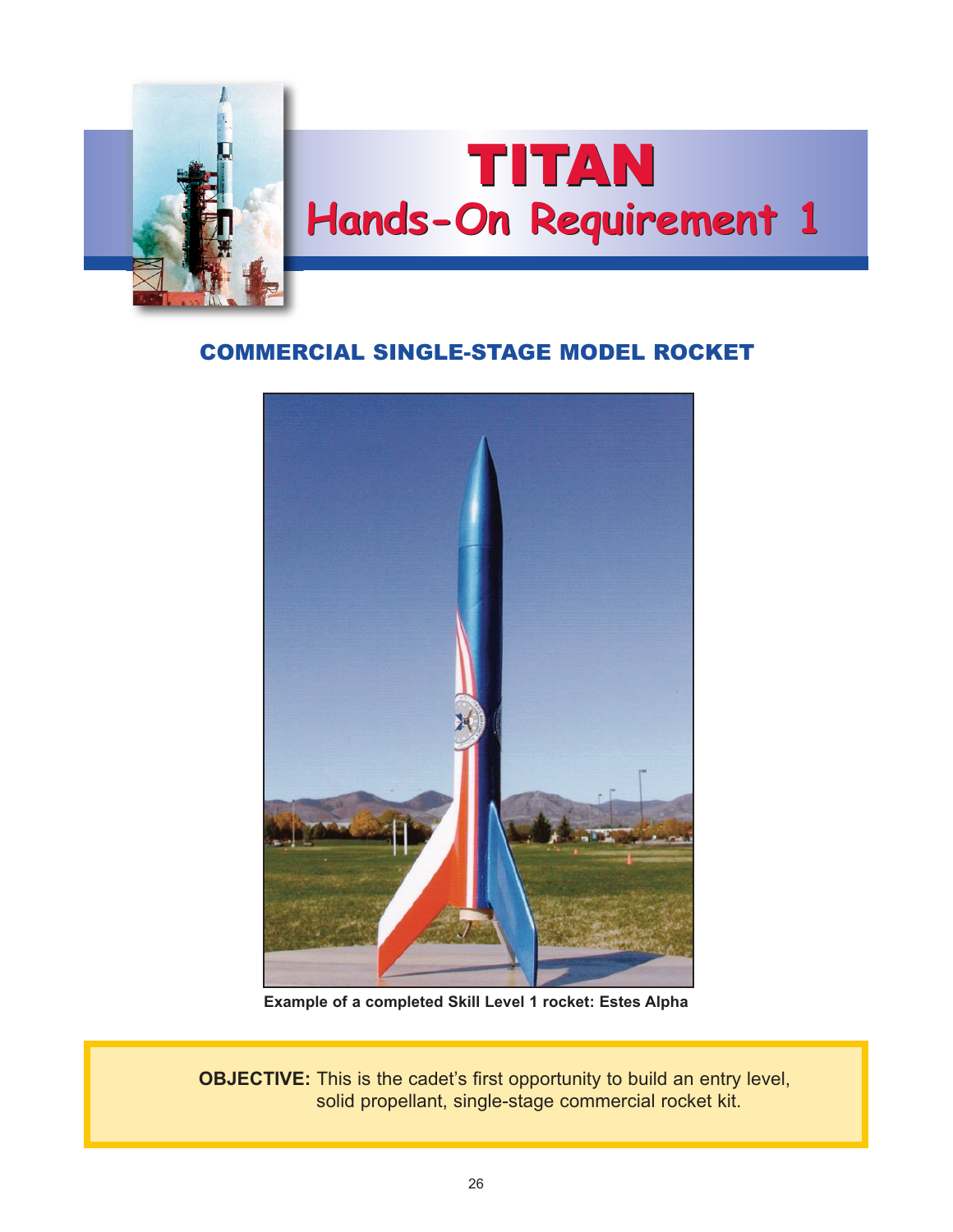## Building A Basic, Beginner-Level Model Rocket

 To meet the hands-on requirements of this phase, it is necessary for the cadet to build a single-stage, solidpropellant model rocket. The example shown in the illustrations is that of the Estes Alpha model rocket kit. The Alpha a Skill Level 1 kit, which is considered "beginners" level. Another kit that is very commonly used in the CAP rocketry program is the Alpha III. Its Skill Level is EX2 which is also considered "beginners" level and is even more basic and easier to assemble than Skill Level 1. The differences between the two kits are that the Alpha III comes with a finished nose cone, body tube and fins (no surface preparation or painting required). It also has a single piece, molded fin unit (fins do not have to be individually glued to the body tube). The Alpha does not have these features.

 The first illustration shows all the parts required to build the Alpha kit. The Alpha is a good example

because it uses parts that are common to most basic model rockets. Following this is the "Model Rocket Flight Profile," and it will acquaint the builder with a picture of the launch-to-touchdown sequence of events. Prior to building a first model rocket, it would be helpful to review the illustrated parts list. Then it is recommended that the cadet obtain a model rocket similar to the Alpha in basic construction. Every model rocket kit will come with complete assembly instructions provided by the manufacturer. It is important that these instructions be thoroughly reviewed and understood by the builder prior to beginning assembly. The supplemental instructions provided in this section will give tips on how to achieve a high-quality finish on a model rocket (not applicable to the Alpha III since it is already provided with a high-quality finish).

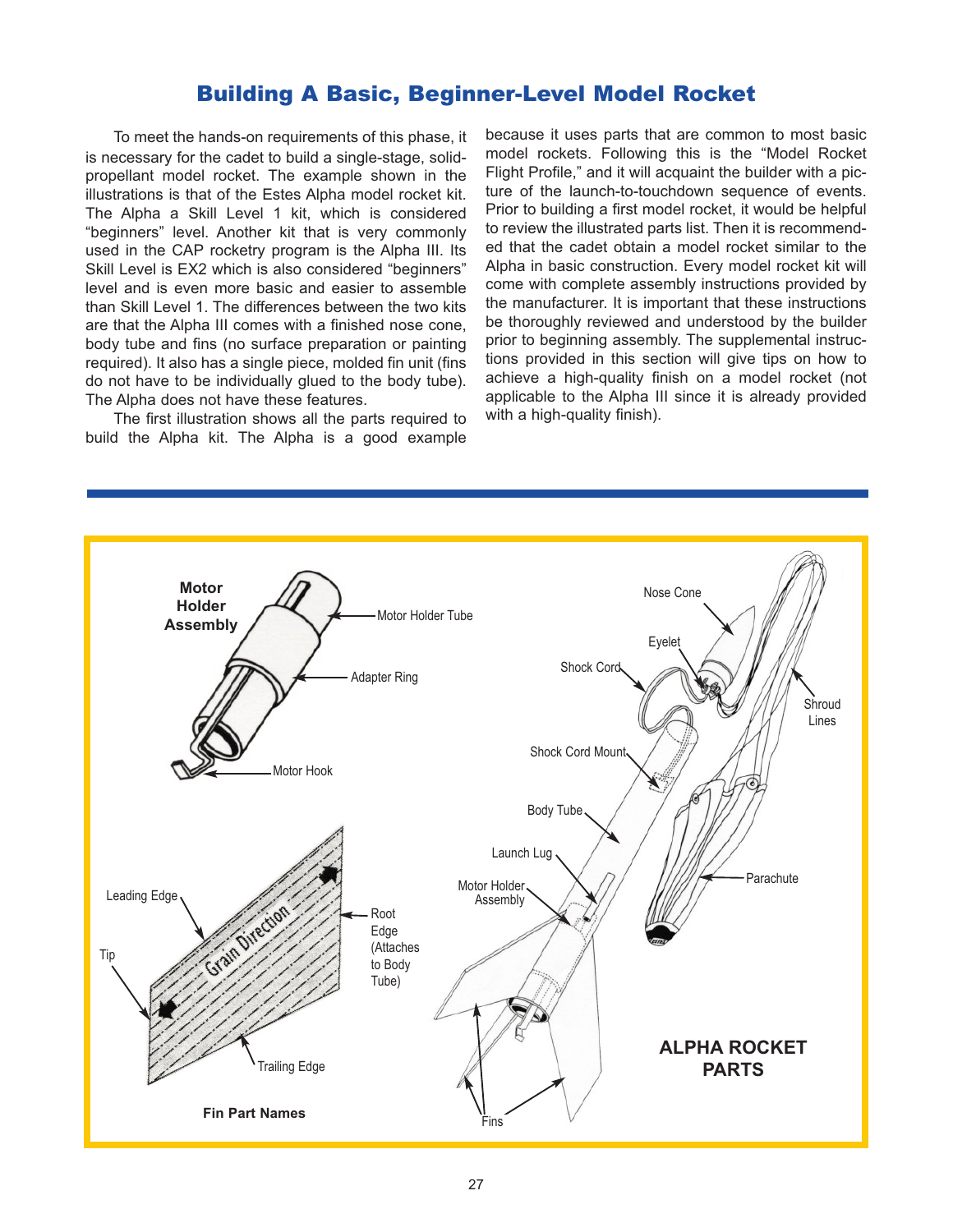All too often, cadets get in a hurry and construct a model rocket with very little reference to the instructions. It is highly recommended that the builder go over each step carefully and arrange the parts in the order that they will be used in construction.



**The cadet shown here is following one of the most important rules for building rocket kits: read the instructions!**

| <b>Grit Guide</b> |                         |
|-------------------|-------------------------|
| 60                | Coarse                  |
| 100               | Medium                  |
| 150               | Fine                    |
| 240               | Very Fine               |
| 400               | <b>Super Fine</b>       |
| 600               | <b>Ultra Fine</b>       |
| 1500              | <b>Ultra Micro Fine</b> |

Not everybody knows the difference in sandpaper. To be sure, follow this grit guide and purchase a sheet that won't damage the balsa used on model rockets. Something in the range of 150-240 works well for sanding fins.

# **CONSTRUCTION TIPS**



Masking tape can be used to hold sandpaper to a flat surface. This makes a solid base for sanding edges and flat surfaces.



The builder can also use a sanding block. The paper is wrapped around a block for sanding the balsa pieces. This creates a flat surface when sanded.



The fins can be held together and the surfaces sanded. This makes all of the fins uniform.



The leading edges can (and should) be rounded to provide a more aerodynamic surface.



It is highly recommended that the builder use a sanding sealer on the balsa. This seals the surface and makes a more professional looking paint finish.



For sanding rounded surfaces, you can purchase a foam sanding pad at most hobby shops and some home supply stores.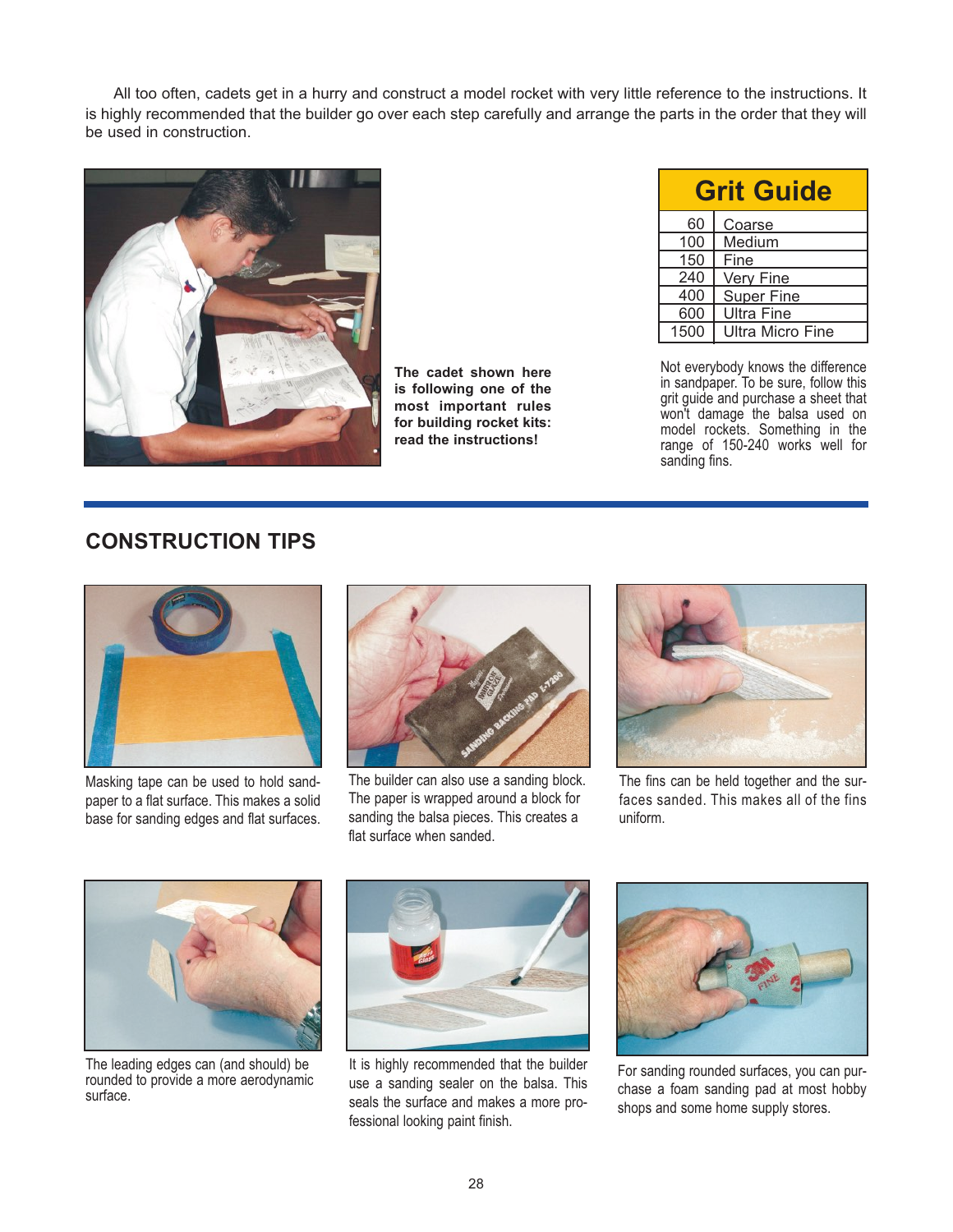

White glue can be used to make a nice, rounded fillet between the fins and body. Apply the glue and run your index finger along the length of the joint. The finger provides a nearly perfect form for the fillet. Glue may be easily removed from fingers with water.



Once the rocket is completely assembled and all balsa components sealed, it is ready to be painted. After spraying one or two coats of primer, carefully sand the surface with a finer grade of paper. It is recommended that the builder let the rocket set overnight so the primer has a chance to cure. It is also recommended that very fine sandpaper be used for the final primer coat sanding step.



Depicted here is an example of an elaborate and finely detailed paint finish, requiring meticulous masking and pin striping. If the cadet wishes to spend the time, he or she will be rewarded with a model rocket that is truly exceptional in appearance. NOTE: the finished product is depicted on the first page of this section.

## **LAUNCH SUPPLIES**

To launch your rocket you will need the following items:

- Electrical Launch Controller and Launch Pad
- Recovery Wadding
- Rocket Motor (appropriately powered for the rocket's first flight). Each kit should be provided with a list of appropriate motors designed to fly the rocket successfully. Select the motor that is recommended for the rocket's first flight.

## **FLYING YOUR ROCKET**

- Choose a large field away from power lines, tall trees, and low flying aircraft. Locate a flying field that meets the minimum site dimensions as outlined in the NAR safety code. Sports fields may provide adequate area for lower altitude flights.
- Launch area must be free of dry weeds and brown grass. Launch only during calm weather with little or no wind and good visibility.
- Don't leave parachute packed more than a minute or so before launch during cold weather [colder than 4° Celsius (40°) Fahrenheit]. Parachute may be dusted with talcum powder to avoid sticking.

#### **MISFIRES**

If the igniter functions properly but the propellant does not ignite, keep in mind the following: An igniter will function properly even if the coated tip is chipped. However, if the coated tip is not in direct contact with the propellant, the motor will not ignite.

When an ignition failure occurs, remove the safety key from the launch control system and wait one minute before approaching the rocket. Remove the expended igniter and install a new one. Be certain the coated tip is in direct contact with the propellant, then reinstall the igniter plug. Repeat the countdown and launch procedure.

#### **FOR YOUR SAFETY AND ENJOYMENT**

Always follow the NAR (National Association of Rocketry) MODEL ROCKETRY SAFETY CODE while participating in any model rocketry activities.

#### **FINAL PREPARATION AND LAUNCH**

- Be certain safety key is not in launch controller.
- Remove safety cap and slide launch lug over launch rod to place rocket on launch pad. Make sure the rocket slides freely on the launch rod.
- Attach micro-clips to the igniter wires. Arrange the clips so they do not touch each other or the metal blast deflector. Attach clips as close to protective tape on igniter as possible.
- Move back from your rocket as far as launch wire will permit (at least 5 meters - 15 feet).
- INSERT SAFETY KEY to arm the launch controller.
- Give audible countdown 5...4...3...2...1
- PUSH AND HOLD LAUNCH BUTTON UNTIL MOTOR IGNITES.
- REMOVE SAFETY KEY FROM LAUNCH CON-TROLLER. KEEP SAFETY KEY WITH YOU OR REPLACE SAFETY KEY AND SAFETY CAP ON LAUNCH ROD.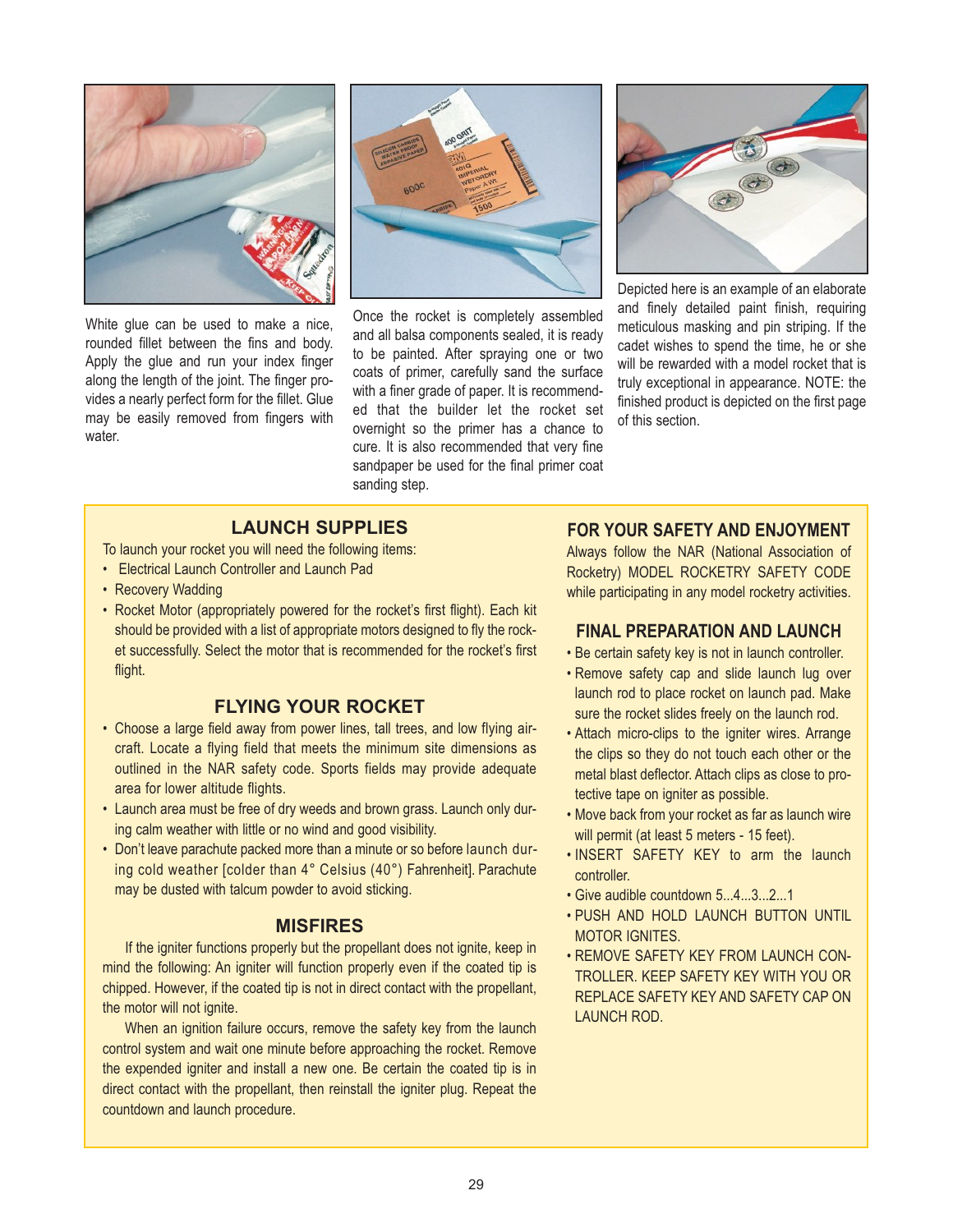

**Cadet is shown connecting the launch controller leads to the igniter in preparation for launch.**



**Pictured here is the moment of ignition. The launch controller sends an electrical current through the leads to the igniter installed in the motor. The resultant heat ignites the propellant and the rocket lifts off.**